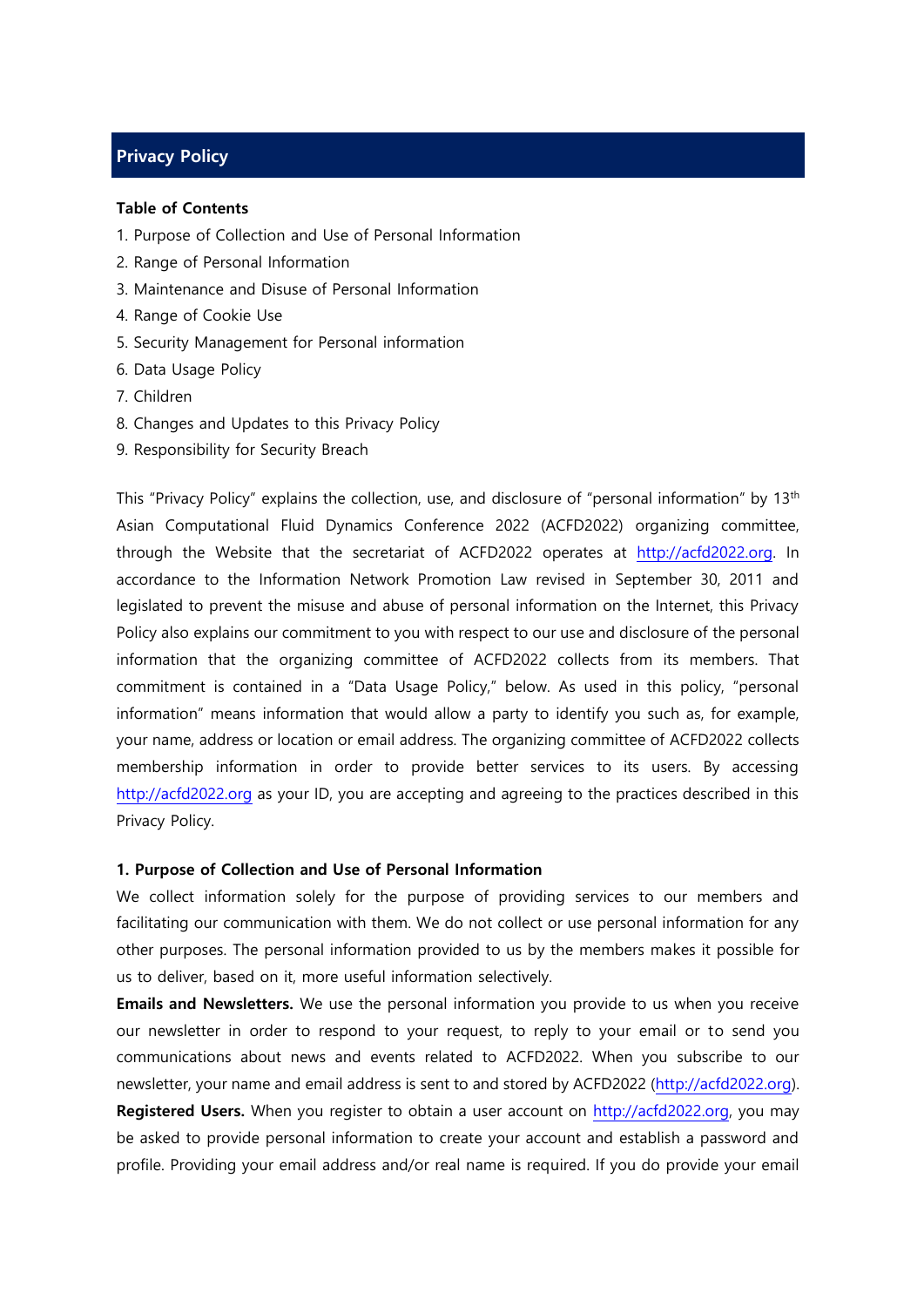address, it will allow us to send you your password if you should forget it. We will also use that personal information to establish and maintain your membership and provide you with the features we provide for Registered Users, and for the purpose of contacting you about upcoming news and events relevant to ACFD2022. Any other personal information that we may collect which is not described specifically in this Privacy Policy will only be collected and used in accordance with the Principles. When the range, purpose, and use of the information collected by us change, we will make sure to notify our members and ask for their consent beforehand.

### **2. Range of Personal Information**

Only the minimum amount of information reasonably necessary to provide you with services should be collected and maintained, and only for so long as reasonably needed or required; this includes their name, occupational position, e-mail, postal code and address. We may collect personal information at several places on the Website,

• when you subscribe us with your personal information such as by sending an email to us or signing up to receive a newsletter or our events listing;

• when you provide personal information to register to establish a user account on our Website in connection with your participation in ACFD2022.

# **3. Maintenance and Disuse of Personal Information**

Information you provide through our Website, or that we gather as a result of your use of our Website, should not be used for marketing or advertising purposes, nor should it be provided voluntarily (without your permission) to anyone else unless required. ACFD2022 will continue to maintain and manage its members' personal information as long as they continue to receive its services and retain their membership. However, when a member cancels his or her membership by request for de-registration, all personal information collected by us will be permanently deleted from our database, ensuring that the opening or use of such information for any purposes is no longer possible.

#### **4. Range of Cookie Use**

When our members visit our site and their web browsers ask for cookies, ACFD2022 Website restricts its use of cookies only to the information that has no potential to invade their privacy, such as browser version, monitor information, operating system version, and information related to log-in.

# **5. Security Management for Personal information**

The Organizer of ACFD2022 has implemented reasonable measures to protect against unauthorized access to and unlawful interception or processing of personal information that The Organizer of ACFD2022 stores and controls. However, no website can fully eliminate security risks.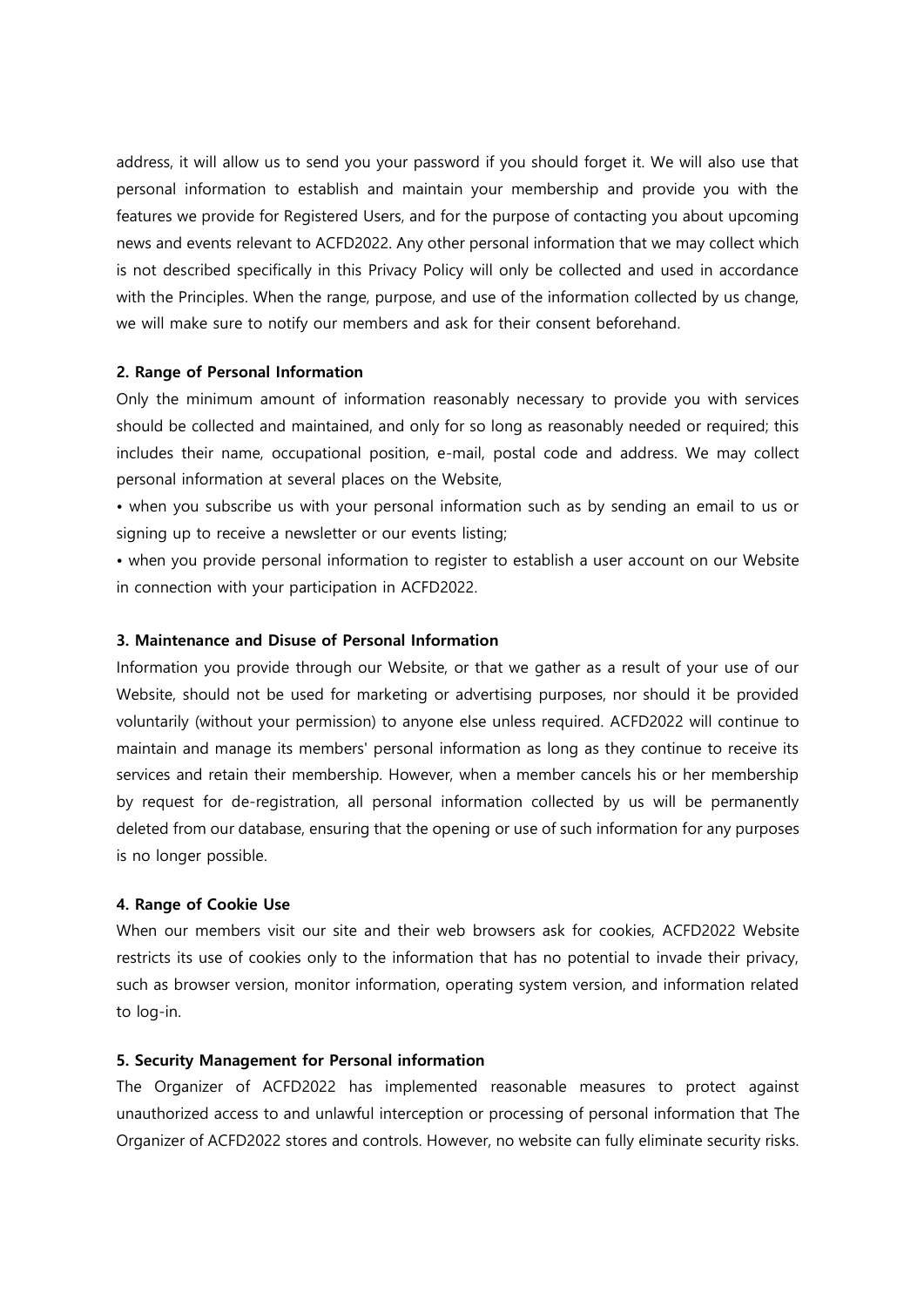We will post a reasonably prominent notice to the Website if any such security breach occurs. User ID has security risks in addition to those described above. Among other things, User ID is vulnerable to DNS attacks, and using ID may increase the risk of phishing.

# **6. Data Usage Policy**

Our Data Usage Policy covers how we maintain and use information about you that is collected by our Website and server logs, including when you log into a website using your ID of ACFD2022. Non Personal Browsing Information We Collect. When you use the Website, our servers may collect information automatically (through, for example, the use of your "IP address") about your activities while visiting the Website and information about the browser you are using. In addition, whenever you use your ID to log into our Website, our server keep a log of the websites you visit.

**No Linking.** We do not intentionally link browsing information or information from our server logs to the personal information you submit to us. We use this information for internal purposes only, such as to help understand how the Websites are being used, to improve our Website and the features we provide, and for systems administration purposes.

**No Selling or Sharing.** Except in the unique situations identified in this Privacy Policy, The Organizer of ACFD2022 does not sell or otherwise voluntarily provide the non personal browsing information we collect about you or your website usage to third parties.

**No Retention.** The Organizer of ACFD2022 discards non personal browsing information from our server logs once we have used the information for the limited purposes noted above, under "No Linking."

**Notice.** If The Organizer of ACFD2022 is required to provide a third party with your non personal browsing information, then, The Organizer of ACFD2022 will use reasonable means to notify you promptly of that event, unless The Organizer of ACFD2022 is prohibited by law from doing so or is otherwise advised not to notify you on the advice of legal counsel.

Any other non-personal information that we collect which is not described specifically in this Privacy Policy will only be collected and used in accordance with the Principles.

# **7. Children**

The Website is not directed at children under the age of 14. We will never knowingly request personal information from anyone under the age of 14 without requiring parental consent. Our Master Terms of Use specifically prohibit anyone using our Website from submitting any personally identifiable information about persons less than 14 years of age. Any person who provides their personal information to the organizing committee of ACFD2022 through the Website represents that they are 14 years of age or older